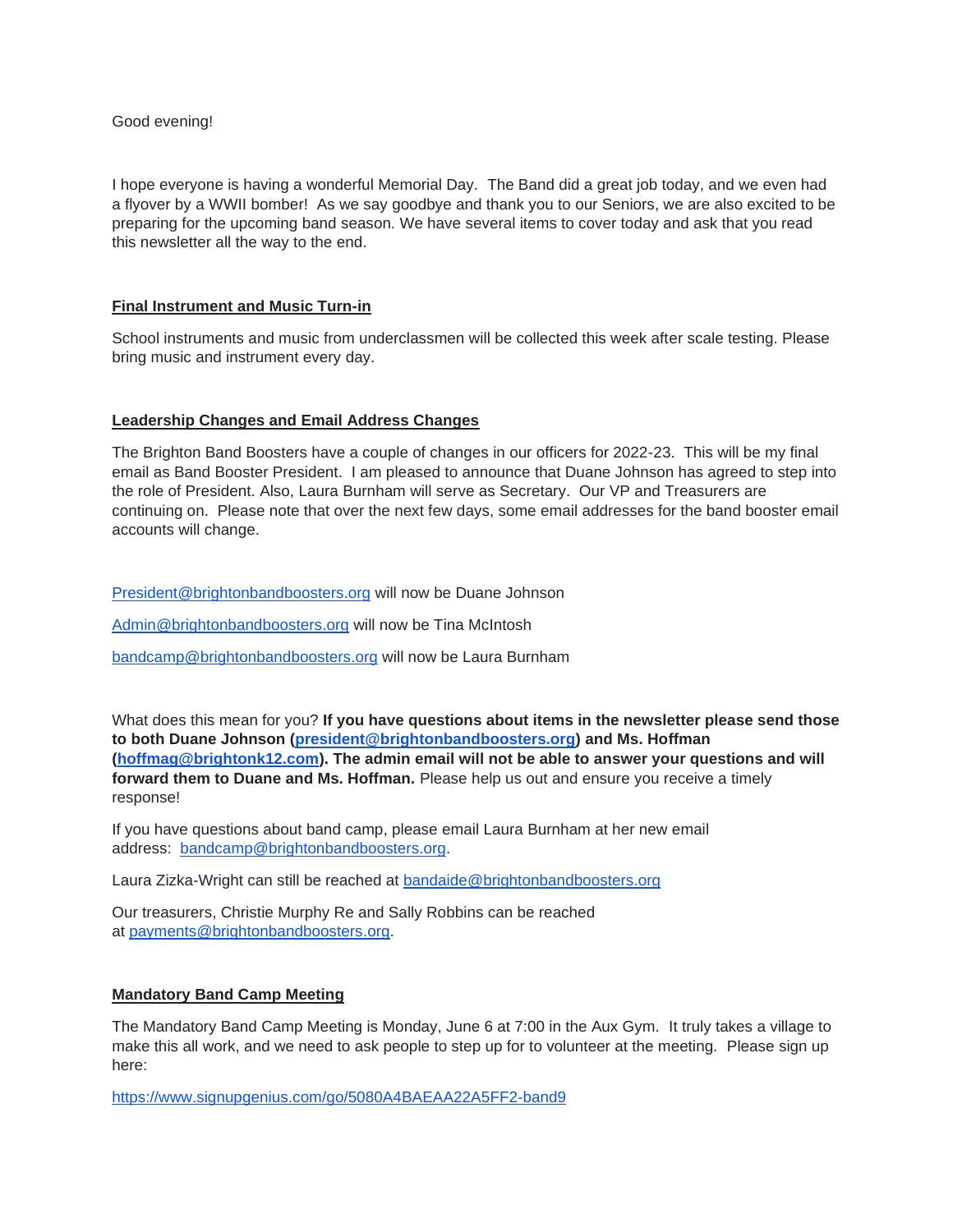# **Band Camp Chaperones Needed**

We need both men and women who are willing and able to spend a week as a cabin parent and/or as medical staff at YMCA Camp Nissokone (near Oscoda, MI) with our BHS Marching Band, August 21-27, 2022. You do not need to know how to play an instrument or march - you just have to be willing to be the adult in charge of a cabin of high school band students or if interested in being medical staff, take care of routine medical needs and injuries. Chaperones must have a sense of humor, patience, know how to be firm when needed, and be willing to help students with whatever needs arise. You will be asked to complete a background check application (district policy).

## *If you are interested in applying to be a chaperone or medical staff, you must complete this [Google FORM](https://docs.google.com/forms/d/e/1FAIpQLSdGRFnLDqFGnVJBzZmWS1UWXMXUia6pYpRBXHqNHOOEA95Rjw/viewform?usp=sf_link) by June 9, 2022, to be considered.*

You will be notified by the end of June if you have been selected to attend camp. Questions about being a chaperone or medical staff at camp can be directed to Laura Burnham at [bandcamp@brightonbandboosters.org.](mailto:bandcamp@brightonbandboosters.org)

## **2022– 2023 Volunteer Jobs**

Each year, we have a series of recurring jobs that we know in advance that need to be done. Some are bigger jobs and others are only a couple of times a year. The annual jobs that come up during the year where we need parents to provide some individual leadership.

Here are the list of roles and the list of which ones are currently OPEN. If you are willing to serve in any of these capacities, please send an email to [president@brightonbandboosters.org](mailto:president@brightonbandboosters.org) about which role you are volunteering for. These jobs are:

Band Aide: Laura Zizka-Wright Band Camp: Mike Wisbiski & Laura Burnham Band Dinner Coordinator: OPEN **Concerts** Tickets & Posters: OPEN Afterglow: OPEN Email Fan Out: Tina McIntosh Fundraising: Brett Briggs Concessions: Football Varsity: Joel Mullin Football, JV: Mel Johnson Basketball: Mel Johnson LAX: Mel Johnson Euchre Tournament: Jen Tisdale/OPEN 5K: Mark Burnham/Brett Briggs/Jen Tisdale Student - Fall: Laura Zizka-Wright Student - Spring: Laura Zizka-Wright Halftime Snacks: Cyndi Klucharich Publicity: OPEN Photographer: OPEN Rainbow Car Wash: Kelley Blanck Social: Alli Largent Spirit Wear: Alli Largent Sponsors: OPEN Tag Days: OPEN Traffic Control: Brett Briggs